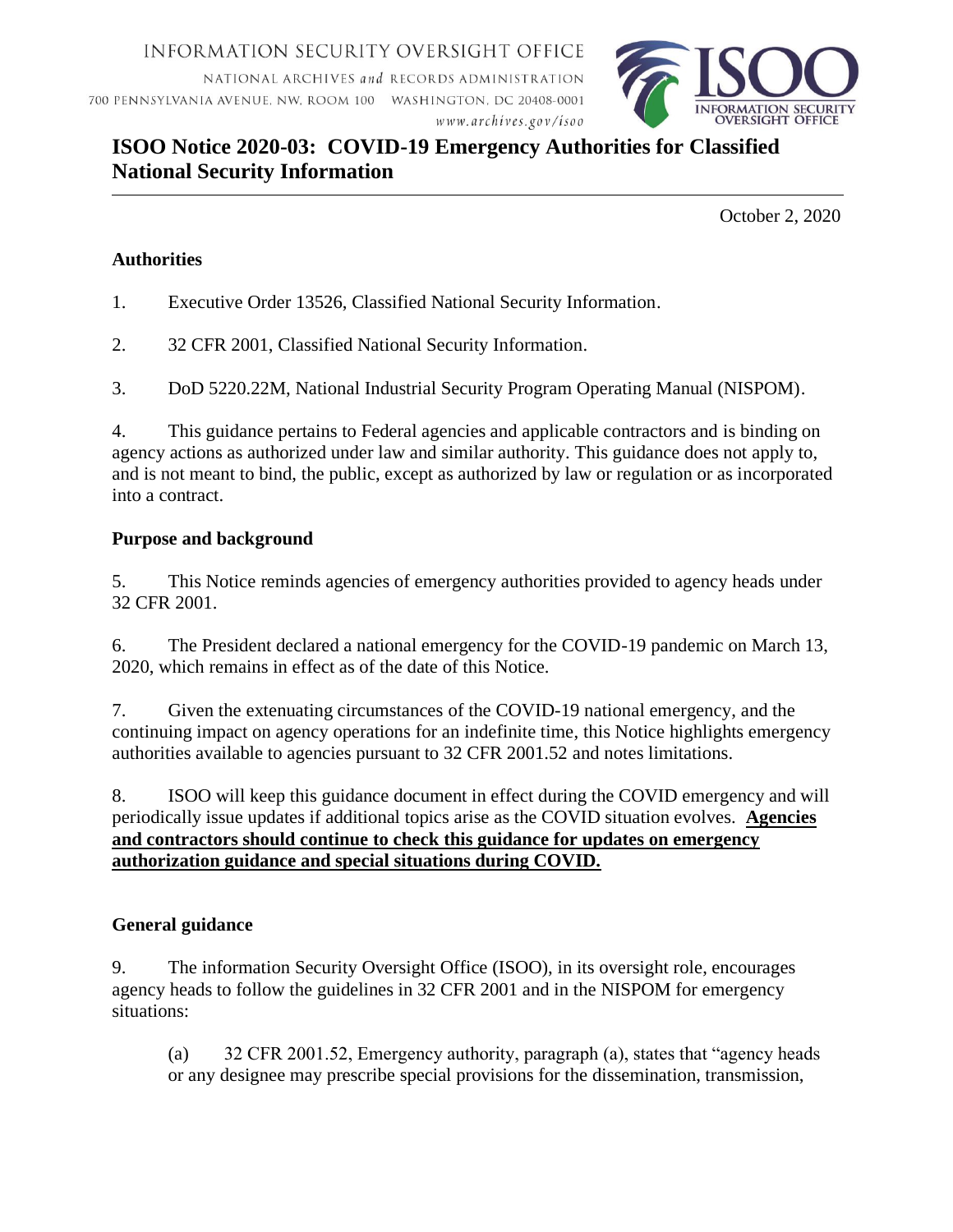safeguarding, and destruction of classified information during certain emergency situations."

(b) The NISPOM, at 5-104, Emergency procedures, states that "Contractors shall develop procedures for safeguarding classified material in emergency situations. The procedures shall be as simple and practical as possible and should be adaptable to any type of emergency that may reasonably arise. Contractors shall promptly report to the Cognizant Security Agency (CSA) any emergency situation that renders the facility incapable of safeguarding classified material."

(c) ISOO determined in April 2020 that the COVID-19 pandemic qualifies as an emergency situation under these provisions.

### **Guidance related to alarm systems**

10. ISOO previously issued ISOO Notice 2020-01 with respect to alternative operating methods for alarm monitoring. This guidance remains in effect during COVID.

(a) The NISPOM, at 5-906(a), states that "If the requirements [for the IDS and monitoring stations] cannot be met, the contractor may request CSA approval for an alarm system meeting one of the conditions listed [in 5-906]. CSA approval will be documented on the Alarm Description Form."

(b) However, if the emergency situation does not allow for an alarm system meeting one of the conditions in 5-906 of the NISPOM, the CSA's emergency authority permits them to approve other measures.

(c) Emergency circumstances such as the COVID-19 response may prevent contractors (or equivalent entities) from complying with the UL-827/UL-2050 standards for staffing and monitoring a UL Certified Central Station. In such cases, contractors/entities must discuss the situation and any proposed deviations from UL-2050/827 standards with the relevant CSA with jurisdiction over the contractor/entity and the type of classified information involved, as well as with the Government Contracting Activity (GCA).

### **Guidance and limitations on emergency authority related to transmission of classified national security information**

11. ISOO previously issued ISOO Notice 2020-02 reminding agencies of the normal requirements for transmitting classified information.

12. However, agencies may utilize the emergency authorities under 32 CFR 2001.52 to establish alternate provisions for some aspects of transmitting classified information during the COVID emergency.